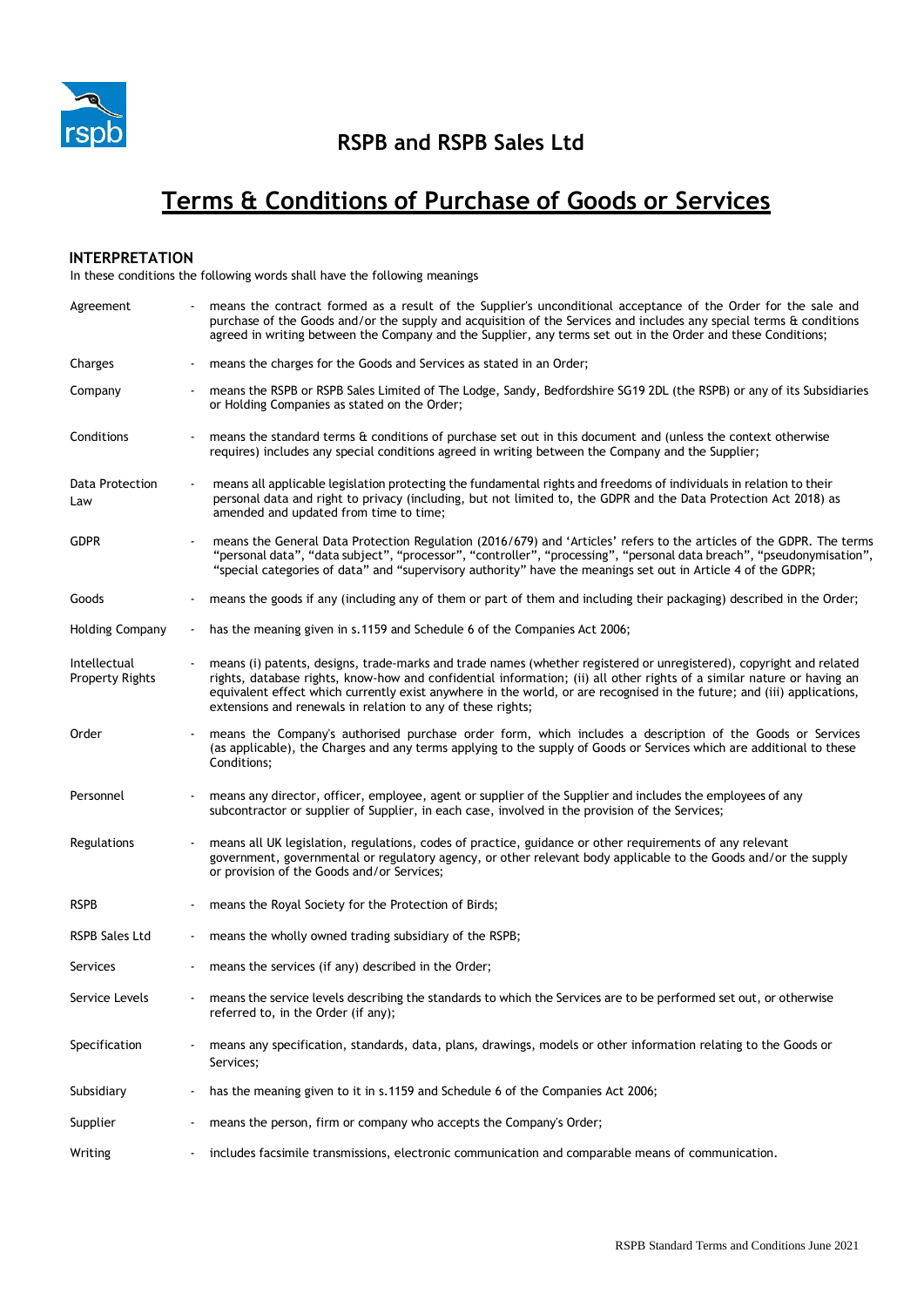## **1 FORMATION AND INCORPORATION**

- 1.1 Any Order placed by the Company for the purchase of Goods or provision of Services is subject to these Conditions. No other terms and/or conditions (including any terms or conditions written on or attached to any quotation, acknowledgment of acceptance of order, specification, sales invoice, delivery note, form, document or correspondence) sought to be imposed by the Supplier will form part of the Agreement. No conduct of the Company shall constitute acceptance of any such other terms and conditions and the Supplier waives any right which it otherwise might have had to rely on such terms and conditions.
- 1.2 Where a Supplier is providing Services only as part of an Order and no actual Goods are included, it is hereby confirmed that the subsequent Conditions, 2.3, 2.6, 2.7, 2.8, 2.9, 4.1, 7.1, 7.6.4, 8.3, 8.7, 8.8, 8.9, 8.10, 8.11, 8.12 and 18.1.1 within these Terms and Conditions, that relate specifically and only to the provision of Goods will be deemed null and void and not form part of this Agreement.
- 1.3 Each Order for Goods or provision of the Services by the Company from the Supplier shall be deemed to be an offer by the Company to purchase the Goods or acquire the Services subject to these Conditions in accordance with Condition 1.5.
- 1.4 Any variation to the Order or these Conditions shall have no effect unless expressly agreed in writing and signed by an authorised signatory of the Company and any variation in price, quantity, delivery or other terms or conditions agreed orally shall be confirmed in writing by the Company and the Supplier within 7 days from the date of such agreement, otherwise such variation shall not be binding on either party.
- 1.5 The Supplier shall accept the Order by expressly giving notice in writing of its acceptance. Ifthe Supplier has not notified the Company of its acceptance or rejection of the Order within 14 (overseas orders 21) days of the date thereof, or if the Supplier supplies or commences the supply of the Goods or starts to provide the Services contained in the Order it shall be deemed to have accepted the Order.
- 1.6 In the event of any conflict between a Condition of these Conditions and the terms of an Order, the terms of the Order shall prevail to the extent required to resolve such conflict.

## **2 SUPPLY OF GOODS AND SERVICES**

- 2.1 In consideration of the Charges, the Supplier shall provide the Goods and/or Services specified in each Order to the Company in accordance with the provisions of this Agreement.
- 2.2 The Company reserves the right to refuse payment for any Services or Goods not ordered on an Order.
- 2.3 The Supplier shall provide Goods which are without fault and which are of the same quantity, quality and description as specified in the Order and/or in any applicable Specification supplied by the Company to the Supplier.
- 2.4 The Supplier shall provide the Goods and/or the Services:
	- 2.4.1 with that degree of diligence, prudence and foresight which would reasonably and ordinarily be expected from a skilled and experienced person engaged in a type of undertaking similar to that of the Supplier;
	- 2.4.2 in such a manner as to minimise disruption to the business of the Company; and
	- 2.4.3 as regards the Services only, in accordance with any Service Levels.
- 2.5 The Supplier shall comply with all Regulations in its provision of the Goods and/or Services.
- 2.6 The Company shall have the right to inspect and test the Goods at all times and the Supplier shall not unreasonably refuse any request by the Company to inspect and test the Goods during manufacture, processing or storage at the premises of the Supplier or any third party prior to delivery and the Supplier shall provide the Company with all facilities reasonably required for inspection and testing.
- 2.7 If as the result of such inspection or testing the Company is not satisfied that the Goods will comply in all respects with this Agreement or any Specifications the Supplier shall take all steps necessary to ensure compliance.
- 2.8 Notwithstanding any such inspection or testing, the Supplier shall remain fully responsible for the Goods until risk in the Goods has passed to the Company in accordance with Condition 4.1 below and any such inspection or testing shall not diminish or otherwise affect the Supplier's obligations under the Agreement.
- 2.9 The Goods shall be packaged and marked in accordance with the Company's instructions and any applicable Regulations orrequirements of the carrier and properly packed and stored so as to reach their destination in an undamaged condition.
- 2.10 Any Specifications or equipment supplied by the Company to the Supplier, or produced by the Supplier in compliance with its obligations under this Agreement in the provision of the Services shall be the sole and exclusive property of the Company and accordingly shall be assigned to the Company in accordance with Condition 13.1.
- 2.11 The Company may, during the Agreement period, request that items/services, similar and relevant to this Contract be added to the Agreement.
- 2.12 In light of Condition 2.11, the Supplier shall be afforded the opportunity to quote for such items, however, the Company reserves the right to source the products from an alternative Supplier should the Company deem the prices quoted by the Supplier to be uncompetitive.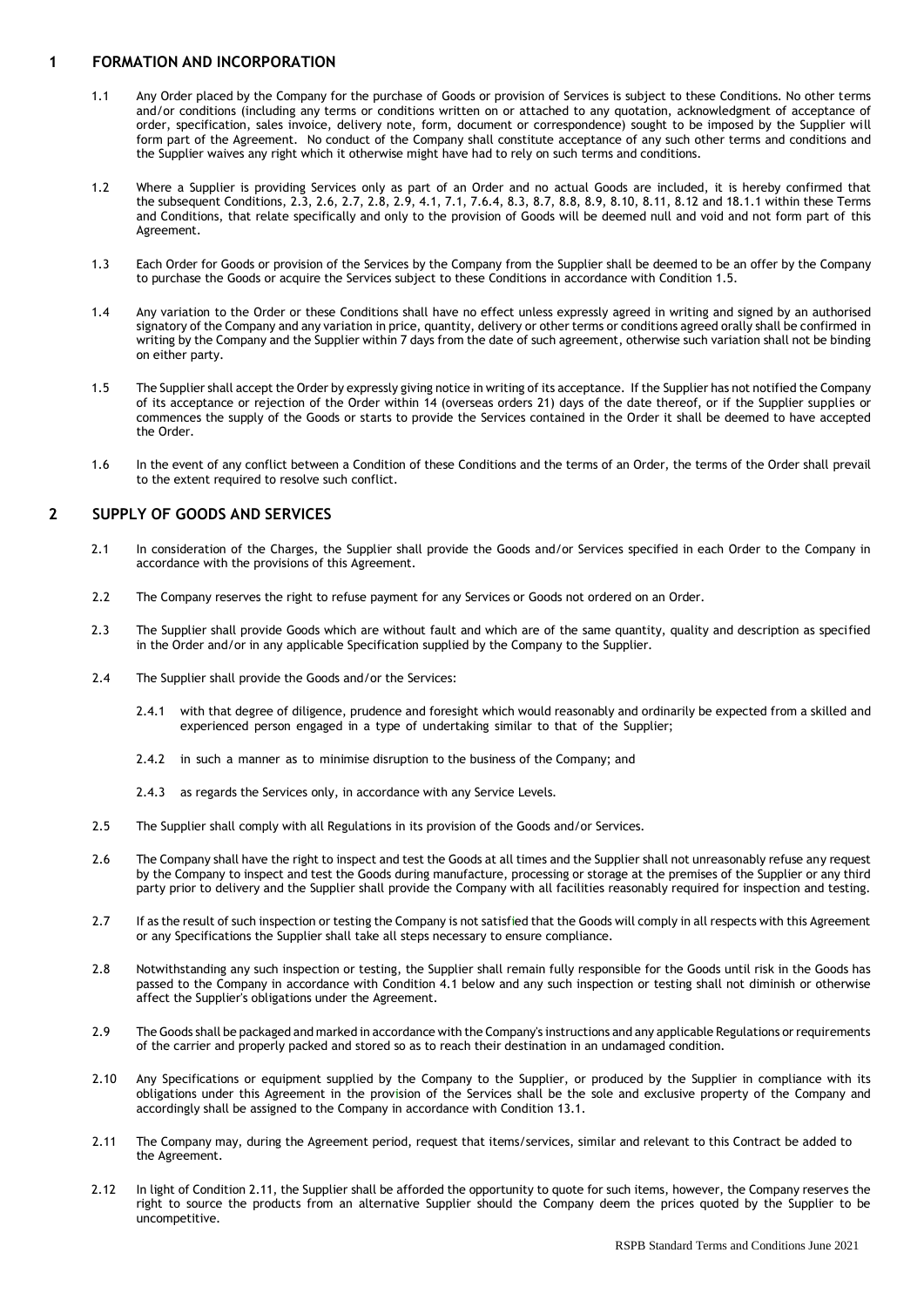## **3 DOCUMENTATION**

3.1 The Supplier shall quote, as applicable, the Company's Official Purchase Order Number and the Company's Bulk Purchase Order Release Number on all invoices, advice notes, delivery notes, packing notes, bills of lading, certificates of insurance and other documents and shall cross reference these documents to each other.

## **4 RISK AND PROPERTY**

4.1 Property in the Goods shall pass to the Company upon delivery or where payment is made prior to delivery, once payment is made.

Risk in the Goods shall pass to the Company when delivery to the premises specified in the Order or to another location specified by the Company in writing is completed (including the unloading of the Goods).

- 4.2 The Company reserves the right to reject any Goods or Services which are defective or which are otherwise not in accordance with the conditions of the Agreement.
- 4.3 Any product of the provision of the Services shall be at the Supplier's risk until the Services are completed in accordance with the Agreement and accepted by the Company, provided that, unless otherwise specified in the Order, risk shall be deemed to have passed to the Company if the Company has not notified the Supplier of its acceptance or otherwise of such products within 1 month of completion of the Services.

## **5 PRICES AND PAYMENT**

- 5.1 The Charges payable for the Goods and/or the Services shall be that stated in the Order and unless otherwise stated shall be:
	- 5.1.1 inclusive of all charges including, but not limited to, packaging material, packing, shipping, loading, unloading, carriage insurance and delivery of the Goods to the delivery address and any duties, imports, levies or taxes other than value added tax; and
	- 5.1.2 fixed for the duration of the Agreement.
- 5.2 No variation in the Charges nor extra charges can be made (whether on account of increased material, labour or transport costs, fluctuations in rates of exchange or otherwise) without the prior written consent of the Company.
- 5.3 The Supplier shall be required to provide a minimum of 1 month's written notice of any proposed increase in price. Any such proposed increases shall have no effect until accepted by the Company in writing.
- 5.4 The Supplier shall pass onto the Company the benefit of lower prices as a consequence of any decrease in costs.
- 5.5 The Supplier shall be entitled to invoice the Company on or at any time after delivery of the Goods or Services and shall attach a copy of the relevant Order to each invoice which it issues under this Agreement.
- 5.6 The Company shall pay the Charges in the currency stipulated in the Order not later than 30 days after the Supplier delivers a valid VAT invoice or satisfactory completion of the Order whichever is the later, unless different payment terms have been agreed in writing by the Company.
- 5.7 Following receipt of any invoice, if the Company notifies the Supplier of a bona fide dispute concerning the Charges payable under such invoice, then the Company shall pay any undisputed amount but shall be entitled to withhold the amount in dispute pending resolution of that dispute. For the avoidance of doubt, the Supplier's obligations to provide the Goods and/or Services shall in no way be affected by any dispute in relation to the Charges or payment of them.
- 5.8 Without prejudice to any other right or remedy, the Company reserves the right to set off any amount owing at any time from the Supplier to the Company against any sums payable by the Company to the Supplier under the Agreement however arising and whether any such liability is present or future, liquidated or unliquidated.
- 5.9 If the Company fails to make payment in accordance with this Condition 5 and the relevant Order, the Supplier shall be entitled to charge interest on the overdue amount at a rate of 2% above the base rate of Barclays Bank plc from time to time in force from the date on which such amount fell due until payment.

## **6 CONFIDENTIALITY**

- 6.1 The Supplier shall keep in strict confidence all technical or commercial know-how, specifications, inventions, processes or initiatives which are of a confidential nature and have been disclosed to the Supplier by the Company or its agents and any other confidential information concerning the Company's business or its products which the Supplier may obtain. The Supplier shall not use such confidential information for any purpose other than fulfilling its obligations under this Agreement and shall restrict disclosure of such confidential material to such of its employees, agents or sub-contractors as need to know the same for the purpose of discharging the Supplier's obligations to the Company and shall ensure that such employees, agents or sub-contractors are subject to like obligations of confidentiality as bind the Supplier.
- 6.2 Neither party shall without the written consent of the other (the giving of which consent shall be at the sole discretion of that party) advertise, publicly announce or provide to any other person information relating to the existence or details of the Agreement or use the other party's name in any format for any promotion, publicity, marketing or advertising purpose.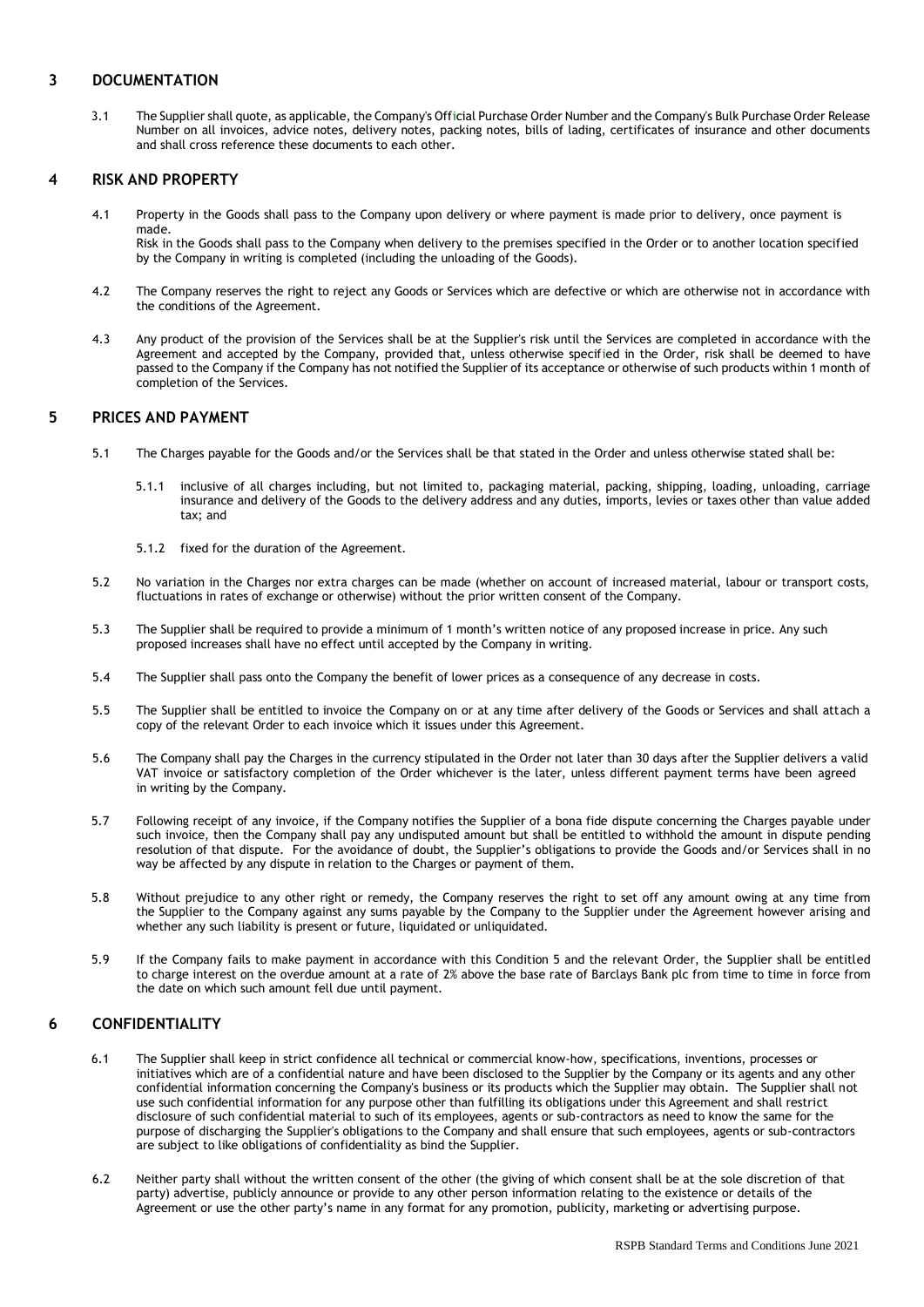- 6.3 The provisions of confidentiality shall not apply to any information which:
	- 6.3.1 is in or enters the public domain otherwise than by breach of this Agreement;
	- 6.3.2 was demonstrably in the possession of the Supplier prior to disclosure by the Company;
	- 6.3.3 is otherwise obtained by the Supplier from a third party who is free to disclose the same; or
	- 6.3.4 is required to be disclosed by law or regulatory authority.
- 6.4 The obligations relating to confidentiality shall continue notwithstanding termination of the Agreement.

## **7 WARRANTIES AND INDEMNITY**

- 7.1 The Supplier warrants to the Company that the Goods:
	- 7.1.1 will be of satisfactory quality within the meaning of the Sale of Goods Act 1979 and the Sale and Supply of Goods Act 1994, and fit for any purpose held out by the Supplier or made known to the Supplier in writing at the time the Order is placed;
	- 7.1.2 will be free from defects in design, material and workmanship;
	- 7.1.3 will correspond in every respect with any specifications, drawings, samples or descriptions provided by the Company; and
	- 7.1.4 will comply with all statutory requirements and regulations and voluntary codes of conduct relating to the Goods and their sale and supply.
- 7.2 The Supplier warrants to the Company that the Services:
	- 7.2.1 will be performed by appropriately qualified, trained and experienced personnel, with a high standard of skill, care and diligence;
	- 7.2.2 will be performed to such high standard of quality as it is reasonable for the Company to expect in all the circumstances; and
	- 7.2.3 will comply with all statutory requirements, implied terms, regulations and codes of practice relating to the supply of services generally and the Services in particular.
- 7.3 The Supplier acknowledges that precise conformity of the Goods and/or Services with the Agreement is of the essence of the Agreement and the Company shall be entitled to reject the Goods and/or Services if they are not in conformity with the Agreement, however slight the breach may be.
- 7.4 In the event that the Company does reject the Goods and/or Services under Condition 7.3 above the Supplier shall forthwith at its cost remedy the fault or (at the Company's option) replace the faulty Goods and/or perform the Services afresh at any time within 12 months of first use.
- 7.5 Where a Supplier provides Goods created by a third party, then the warranty provided in 7.1 above will be transferred from the third party to the Company and the Supplier shall not be held liable for any failure to meet the warranty conditions by the third party goods. Condition 7 Warranty and Indemnity and Condition 13 Intellectual Property Rights shall only apply to the Goods and/or Services provided directly by the Supplier.
- 7.6 The Supplier shall indemnify and keep indemnified the Company in full from and against all direct, indirect or consequential liability, loss, damages, injury, costs and expenses (including legal expenses) awarded against or incurred or paid by the RSPB or RSPB Sales Limited or any of its Subsidiaries or Holding Companies as a result of or in connection with:
	- 7.6.1 any breach by the Supplier of this Agreement;
	- 7.6.2 any act or omission of the Supplier or of any of its employees, agents or contractors;
	- 7.6.3 any personal injury to, or death of, any person caused by, relating to or arising from the Goods and/or Services;
	- 7.6.4 any claim that the Goods infringe, or their use, resale or importation infringes any Intellectual Property Rights of any other third party except to the extent that the claim arises from any specifications, drawings, samples or descriptions provided by the Company;
	- 7.6.5 any liability under the Consumer Protection Act 1987 or any other relevant legislation in respect of the Goods and/or Services; or
	- 7.6.6 any claim made against the Company in respect of any liability, loss, damage, cost or expense sustained by the Company's employees or agents, by any customer or third party to the extent that such liability, loss, damage, cost or expense was caused by, relates to or arises from the Goods and/or Services.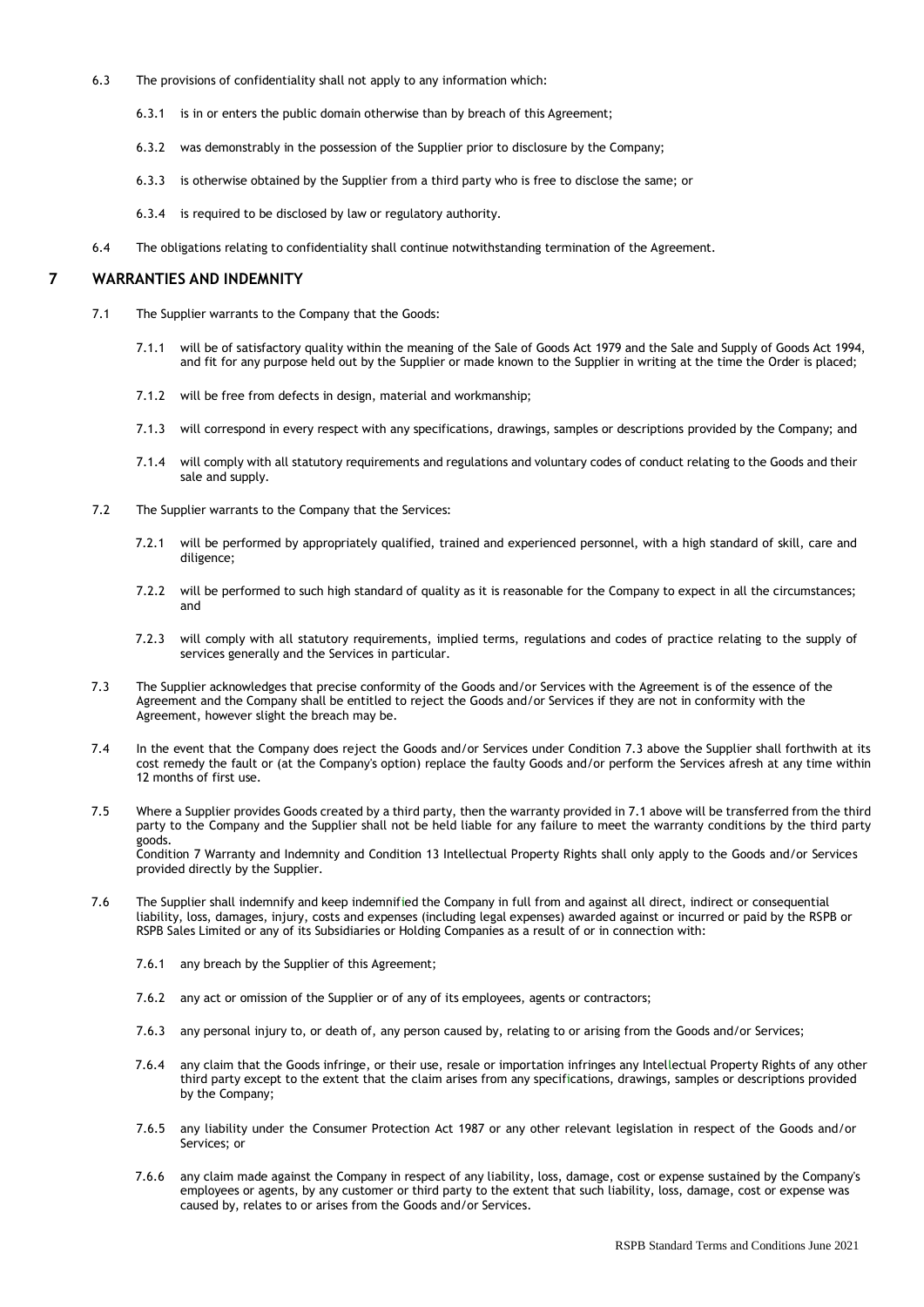- 7.6.7 The provisions of this Condition 7.6 shall survive termination or expiry of the Agreement, howsoever arising.
- 7.7 The Supplier shall, at its own expense, adequately insure against its liability arising out of the provisions of this Condition 7.6 and shall upon request produce to the Company written evidence of such cover and that premiums due have been paid.
- 7.8 Unless otherwise agreed in writing between the Supplier and the Company the Supplier shall maintain for the duration of the Agreement Professional Indemnity insurance with a minimum liability of £2million per claim, Product Liability insurance with a minimum liability of £2million per claim and Public Liability insurance with a minimum liability of £5 million per claim. This Condition 7.8 stipulates a minimum base level of insurance and the Supplier should ensure, as stated in Condition 7.7, that they have adequate insurance to cover the liabilities outlined in Condition 7.6.

## **8 DELIVERY AND ACCEPTANCE**

- 8.1 The Goods shall be delivered to and the Services shall be performed at the Company's place of business or if some other place of delivery is agreed by the Company in writing by delivery of the Goods or provision of the Services at that place during the Company's normal office hours. The Supplier shall off-load the Goods at its own risk as directed by the Company.
- 8.2 The Goods shall be delivered and/or the Services shall be performed on the date or within the period specified in the Order or if no such period is specified then within 28 days of the Order, unless the Company notifies the Supplier of a change in the required delivery date (giving the Supplier as much notice of the revised delivery date as practicable) in which case the Supplier shall deliver the Goods and/or perform the Services on or by the revised delivery date. Time for delivery of the Goods or performance of the Services shall be of the essence of the Agreement.
- 8.3 The Supplier shall ensure that each delivery of Goods is accompanied by a delivery note which is prominently displayed and which shows, inter alia, the order number, date of order, number of packages and contents and, in the case of part delivery, the outstanding balance remaining to be delivered. For the avoidance of doubt, the Supplier shall only be permitted to deliver in part where the Company has confirmed in writing or on the Order Form that it is willing to accept delivery in part.
- 8.4 If the Goods are not delivered or the Services are not performed on the due date then, without prejudice to any other rights which it may have, the Company reserves the right to:
	- 8.4.1 terminate the Agreement in whole or in part without being liable to compensate the Supplier for any losses arising as a result of such cancellation or to make any payment to the Supplier other than in respect of Goods actually delivered or Services actually rendered to the Company prior to the date of such termination;
	- 8.4.2 refuse to accept any subsequent delivery of the Goods or provision of the Services which the Supplier attempts to make;
	- 8.4.3 recover from the Supplier any expenditure reasonably incurred by the Company in obtaining the Goods or Services in substitution from another supplier; and
	- 8.4.4 claim damages for any reasonable additional costs, loss or expenses incurred by the Company which are in any way attributable to the Supplier's failure to deliver the Goods or provide the Services on the due date.
- 8.5 Any signature on behalf of the Company on the delivery note is not evidence that the correct number or type of Goods has been delivered or that the Goods supplied are in good condition or otherwise meet the requirements of the Agreement or the relevant Order. The Company shall not be deemed to have accepted the Goods or Services until it has had a reasonable time to inspect them following delivery and has not notified the Supplier of its rejection of the Goods or Services within that time. The Company shall also have the right to reject the Goods and/or Services as though they had not been accepted for a reasonable time after any latent defect in the Goods or Services has become apparent. If the Company does not accept the Goods and/or Services as conforming to the Agreement, the relevant Order or any Specification, it may exercise any of the remedies set out in Condition 17.
- 8.6 No Goods supplied or Services performed under the Agreement earlier than the date for delivery set out in the Order, or in any delivery schedule, will be accepted or paid for unless the Company notifies the Supplier in writing of its intention to accept the same.
- 8.7 The Supplier shall supply the Company on delivery of the Goods with full and clear operating, storage, handling and safety instructions, warning notices clearly displayed and other information as may be necessary for their proper use, maintenance and repair for the Company to accept delivery of the Goods.
- 8.8 Unless the Company expressly agrees otherwise in writing, containers and packing must be supplied free but will be returned to the Supplier, if required by written notice from the Supplier to the Company, at the Supplier's risk and expense.
- 8.9 Where more than one item of Goods is involved in the Order and the Company agrees to accept delivery by instalments, the Agreement shall be construed as a separate contract in respect of each instalment. Nevertheless failure to deliver any instalment shall entitle the Company at its option to treat the Agreement as repudiated.
- 8.10 If the Goods are delivered to the Company in excess of the quantities ordered the Company shall not be bound to pay for the excess and any excess will be and will remain at the Supplier's risk and will be returnable at the Supplier's expense.
- 8.11 The Supplier shall, free of charge and within 30 days from the giving of notice as provided below, either repair or replace (as the Company shall elect) such of the Goods as may either be damaged in transit or having been placed in transit, fail to be delivered to the Company provided that: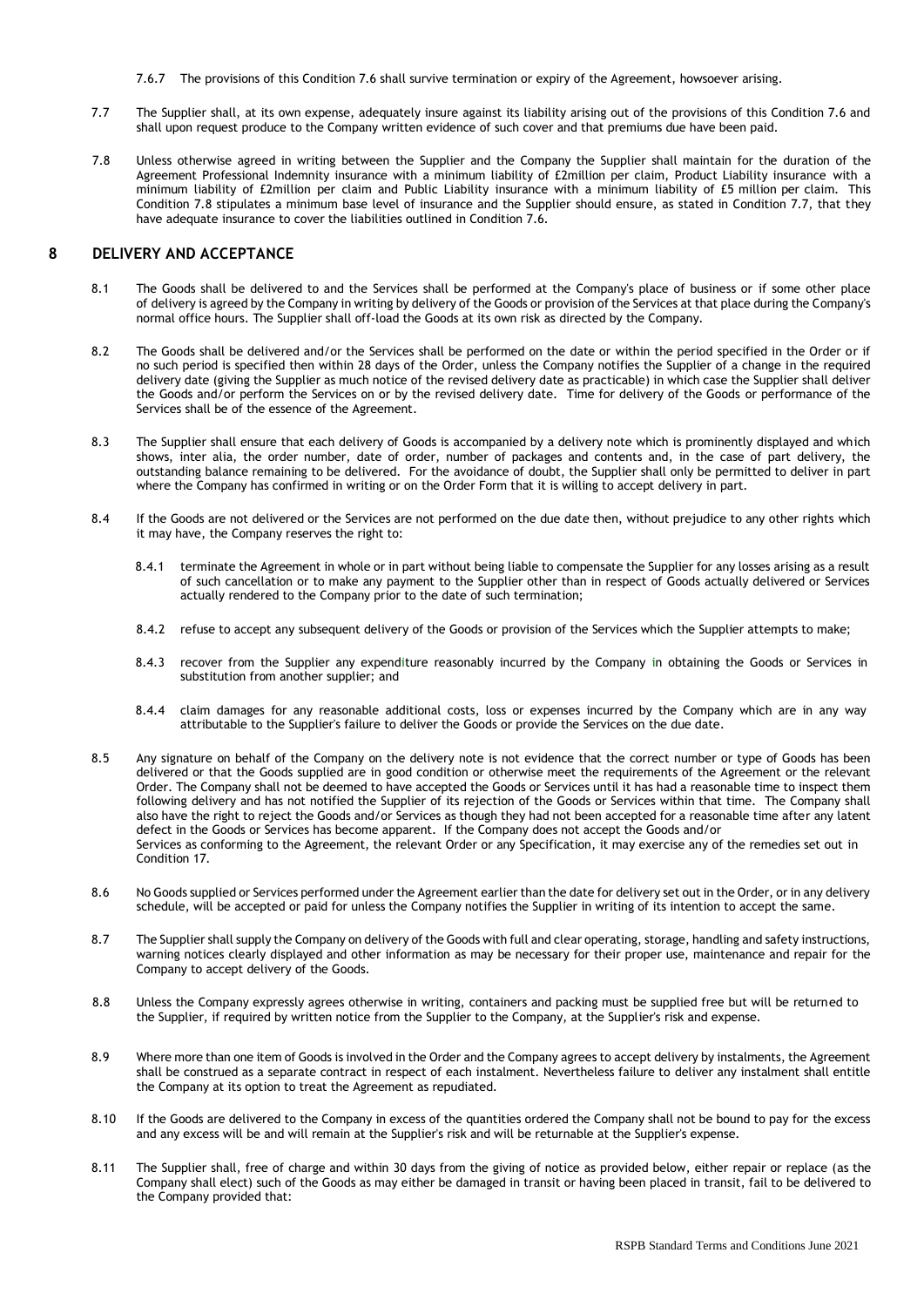- 8.11.1 in the case of damage to such Goods in transit, the Company shall within 30 days of delivery give notice in writing to the Supplier that the Goods have been damaged;
- 8.11.2 in the case of non-delivery, the Company shall (provided that the Company has been notified of dispatch within 10 days of the notified date of delivery) give notice to the Supplier that the Goods have not been delivered.
- 8.12 If the Goods require assembly and installation, the Supplier shall:
	- 8.12.1 carry out such work in accordance with Condition 2.4 above;
	- 8.12.2 comply with the Company's requirements relating to access to and use and security of, the Company's premises and shall keep the Company's premises clean and tidy at all time; and
	- 8.12.3 following any such assembly or installation, restore the Company's premises on which it has been installing the Goods to the condition they were in before it commenced such installation.

### **9 SERVICING**

9.1 Unless otherwise agreed, the Supplier will, in all cases where it supplies machinery or equipment under or in connection with an Order, maintain for at least the normal life of the machinery or equipment an adequate stock of spare and replacements parts and components and an adequate number of trained and expert personnel so as to ensure that all necessary maintenance, adjustments or repairs to the machinery or equipment shall be carried out at reasonable expense to the Company with the minimum delay.

## **10 CUSTODY**

- 10.1 If the Order relates to the application by the Supplier of Services (including any process) to goods supplied by the Company to the Supplier for that purpose the following additional conditions shall apply to the Agreement whether the goods supplied belong to the Company or to any third party:
	- 10.1.1 The Supplier shall be a baillee of the goods and shall only hold them for the purpose of applying the Services thereto.
	- 10.1.2 The Supplier shall at times, while such goods are in its care and control (or the care and control of any agent or contractor to the Supplier) insure the same with a reputable insurer to the replacement value of such goods against loss, damage or destruction and shall inform the Company forthwith if the goods are lost, damaged or destroyed and pay to the Company the full replacement value of such goods and shall indemnify the Company against any expenses, liability, loss, claim or proceedings by reasons of, or in consequence of, such loss, damage or destruction.

#### **11 WORK ON THE COMPANY'S PREMISES**

- 11.1 The Supplier and its servants, agents and sub-contractors shall at all times whilst on the Company's premises and whilst accessing the Company's information technology systems:
	- 11.1.1 comply with any rules or regulations issued by the Company and obey any reasonable instructions of the Company or its servants; and
	- 11.1.2 shall in any event at all times comply with the provisions of all Regulations relating to health and safety and environment.

#### **12 PERSONNEL**

- 12.1 The Supplier shall ensure that all Personnel who are given access to any of the Company's premises are:
	- 12.1.1 of smart and clean appearance and polite;
	- 12.1.2 suitably trained, qualified, skilled and experienced in the provision of the Services; and
	- 12.1.3 required to maintain confidentiality in relation to any information which comes into their possession regarding Company and/or any third party as a result of them providing the Services.
- 12.2 The Company reserves the right to require the Supplier to remove and replace at any time any individual from the Personnel. In such cases, Supplier shall provide a suitable and acceptable replacement as soon as is reasonably practicable.
- 12.3 The Supplier shall be solely liable for the remuneration of all Personnel and shall indemnify and keep indemnified the RSPB, the Company and any of its Subsidiaries or Holding Companies and any third party which replaces the Supplier as a provider of Services (together the **"Indemnified Persons"**) against any and all liabilities, losses, damages, injury, costs, claims and expenses (including reasonable legal fees) awarded against or incurred or paid by any Indemnified Person as a result of or in connection with:
	- 12.3.1 the employment or, as the case may be, engagement or termination of employment or engagement of such Personnel by Supplier; and/or
	- 12.3.2 the transfer or any allegation that the contract of employment in respect of any such Personnel transfers or has transferred as a matter of law, to an Indemnified Person. In the event of such an allegation, the relevant Indemnified Person shall be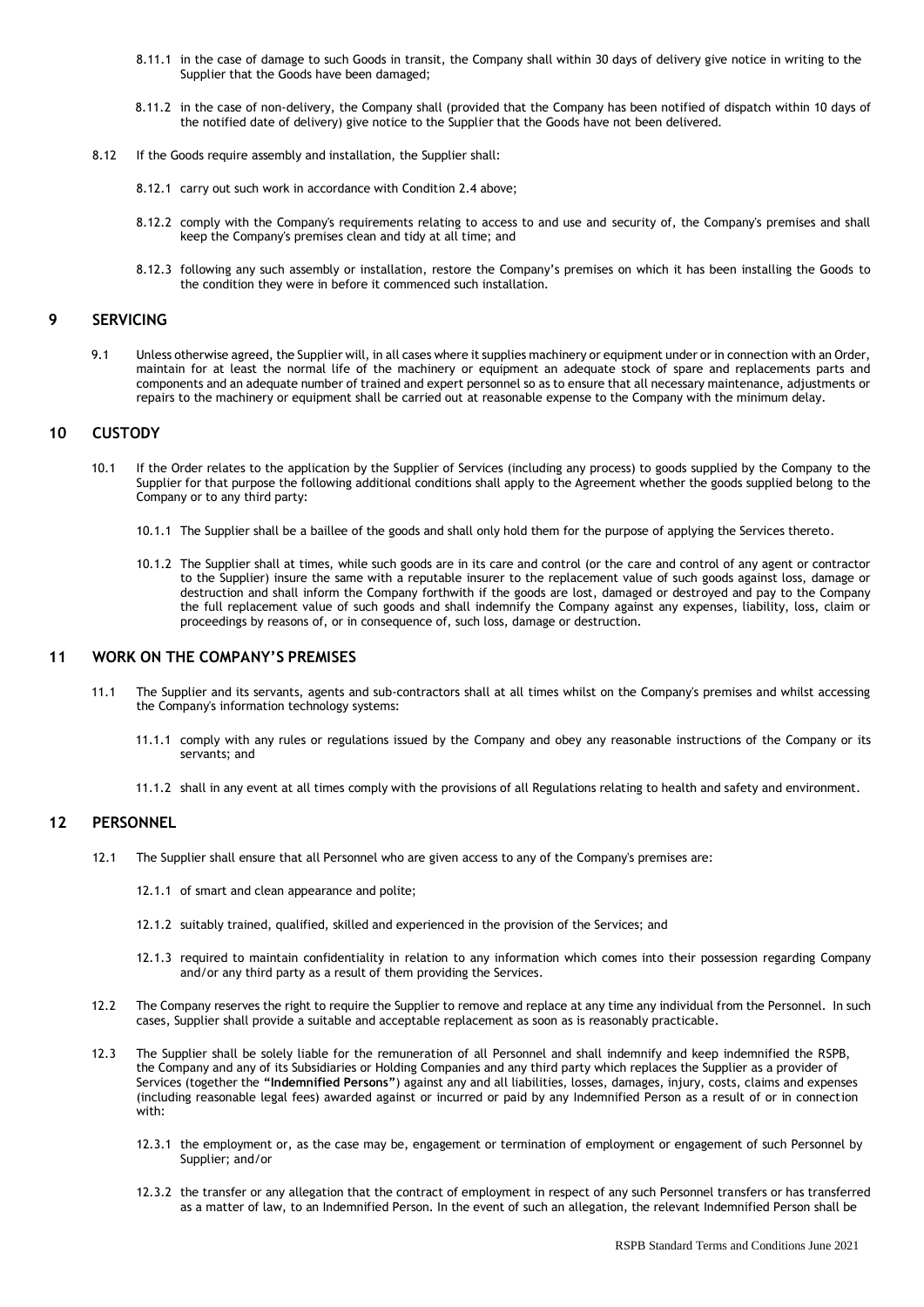entitled to terminate the employment of any such Personnel immediately on becoming aware of such transfer or allegation.

## **13 INTELLECTUAL PROPERTY RIGHTS**

- 13.1 Unless otherwise agreed in writing, all Intellectual Property Rights in and to the outputs of the Services and any Specifications are hereby assigned with full title guarantee (including by way of a present assignment of future copyright and/or unregistered design right) by the Supplier and shall vest in the Company. The Supplier shall (at the request of the Company, but at the Supplier's cost and expense) do all such acts and things (including executing all documents) required to vest such Intellectual Property Rights in the Company in accordance with this Condition 13.1.
- 13.2 The Supplier warrants that the Goods, the Specifications, the materials and the use by the Company of the Services shall not infringe any Intellectual Property Rights of any third party. The Supplier shall keep RSPB, the Company and all of its Subsidiaries and Holding Companies indemnified against any and all liabilities, losses, damages, injury, costs, claims and expenses (including reasonable legal expenses) awarded against or incurred or paid by the RSPB, the Company or its Subsidiaries or Holding Companies (as the case may be) arising out of or in connection with any breach by Supplier of this Condition 13.2.

## **14 DATA PROTECTION**

- 14.1 Whenever the Supplier processes personal data on the Company's behalf:
	- 14.1.1 The Company shall be the controller and the Supplier shall be the processor in respect of such personal data; and
	- 14.1.2 The Supplier shall only process such personal data on the documented instructions of the Company and in full compliance with this Agreement and any obligations imposed on the Supplier by applicable Data Protection Law.
- 14.2 If the Supplier is based outside the EU, and have to appoint an EU representative, the Supplier must provide the Company with that person's details.
- 14.3 Taking into account the state of the art, the costs of implementation and the nature, scope, context and purposes of processing as well as the risk to the rights and freedoms of natural persons, the Supplier must implement appropriate technical and organisational measures to ensure a level of security appropriate to the risks that are presented by processing, in particular from accidental or unlawful destruction, loss, alteration, unauthorised disclosure of, or access to personal data transmitted, stored or otherwise processed.
- 14.4 The measures referred to in the previous paragraph of this Agreement shall include, inter alia, the following (as appropriate):
	- 14.4.1 the pseudonymisation and encryption of personal data;
	- 14.4.2 the Supplier's ability to ensure the ongoing confidentiality, integrity, availability and resilience of processing systems and services;
	- 14.4.3 the Supplier's ability to restore the availability of and access to personal data in a timely manner in the event of a physical or technical incident;
	- 14.4.4 a process for regularly testing, assessing and evaluating the effectiveness of technical and organisational measures for ensuring the security of the processing; and
	- 14.4.5 providing any assistance the Company reasonably requires in order for it to implement appropriate technical and organisational measures to protect personal data.
- 14.5 In assessing the appropriate level of security to be taken, the Supplier will take account of the risks presented by processing, in particular from accidental or unlawful destruction, loss, alteration, unauthorised disclosure of, or access to personal data transmitted, stored or otherwise processed.
- 14.6 The Supplier must ensure that all persons (including employees) with access to personal data processed on behalf of the Company are made aware of their data protection and security obligations and do not process such personal data except in accordance with the Company's instructions.
- 14.7 The Supplier may not engage another processor without the Company's prior specific or general written authorisation. In the case of general written authorisation, the Supplier must inform the Company of any intended changes concerning the addition or replacement of other processors and allow the Company reasonable opportunity to object to such changes. The Supplier may not use a processor which the Company has objected to.
- 14.8 If the Supplier engages another processor to carry out specific processing activities on behalf of the Company, the Supplier must ensure that the other processor:
	- 14.8.1 only does so on the same terms imposed under this policy; and
	- 14.8.2 provides sufficient guarantees to implement appropriate technical and organisational measures in such a manner that the processing will meet the requirements of the GDPR (including the requirements relating to security, integrity and confidentiality); and where that other processor fails to fulfil its data protection obligations, the Supplier shall remain fully liable to the Company for the performance of those obligations.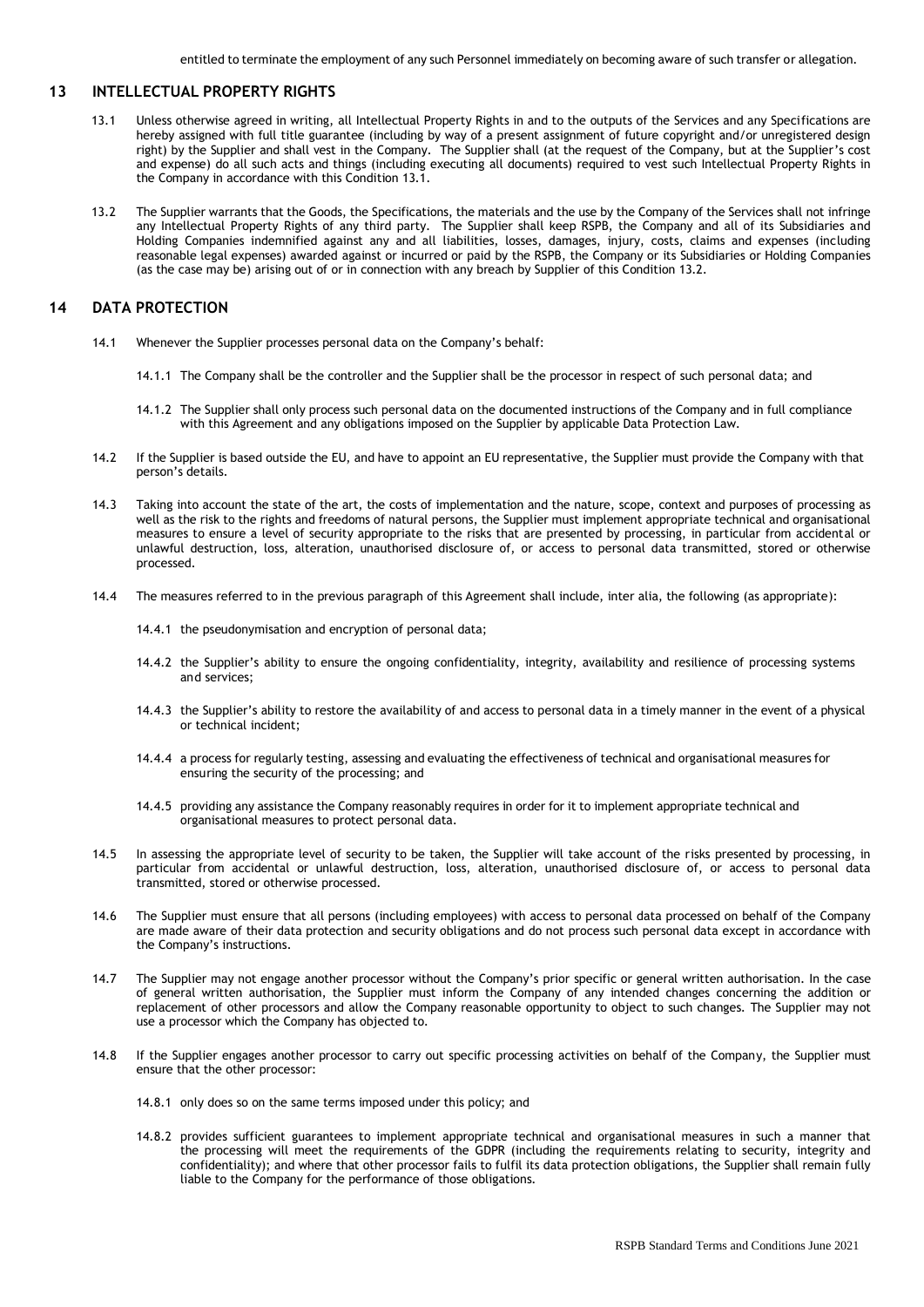- 14.9 In the event a data subject makes a request relating to the exercise of his or her legal rights in relation to personal data, the Supplier shall cooperate with the Company to the extent it reasonably requires in order to respond to that request Supplier. This includes providing the Company with such information and assistance as it requires to do any of the following:
	- 14.9.1 respond to a request by a data subject for access to his or her data;
	- 14.9.2 erase personal data in accordance with the data subject's right to erasure;
	- 14.9.3 allow the data subject to exercise his or her right to restrict processing;
	- 14.9.4 notify any persons who have received personal data about any rectification, erasure or restriction of processing which has taken place at the request of a data subject;
	- 14.9.5 provide the data subject with a copy of his or her data in a structured and common electronic format; and/or
	- 14.9.6 give effect to the data subject's rights (under Articles 21 and 22) to object to profiling, automated decision making and to processing for direct marketing purposes.
- 14.10 Information and assistance provided under this Agreement must be given without undue delay and in such time as the Company reasonably requires in order for it to comply with its obligations under Data Protection Law.
- 14.11 The Supplier must also cooperate with any requests by a supervisory authority.
- 14.12 If the Supplier becomes aware of a personal data breach relating to personal data the Supplier is processing on behalf of the Company the Supplier must:
	- 14.12.1 notify the Company as soon as reasonably practicable upon becoming aware of the breach by emailing your contact at the Company who manages your account and copying in [dpofficer@rspb.org.uk.](mailto:dpofficer@rspb.org.uk) The notification must describe the nature of the personal data breach, including where possible:
		- (a) the categories and approximate number of data subjects concerned and the categories and approximate number of personal data records concerned;
		- (b) the name and contact details of the Supplier contact from whom more information can be obtained;
		- (c) to the extent possible, details of the likely consequences of the personal data breach; and
		- (d) measures the Supplier has taken or proposes to take to address the personal data breach, including, where appropriate, measures to mitigate its possible adverse effect.
	- 14.12.2 provide the Company with such information and assistance as it reasonably requires in relation to the personal data breach (including in relation to action to remedy or mitigate the breach);
	- 14.12.3 document the personal data breach and any related action taken by the processor.
	- 14.12.4 If the Supplier is required to appoint a data protection officer under the GDPR it must ensure that, before processing Personal Data on behalf of the Supplier it makes such an appointment and publishes the data protection officer's details and communicates them to the Company and the supervisory authority.
- 14.13 Taking into account the nature of the processing and the information available to the Supplier, the Supplier must provide the Company with such information and assistance as it reasonably requires in order to:
	- 14.13.1 carry out privacy impact assessments (as set out in Article 35);
	- 14.13.2 consult with a supervisory authority prior to processing (as set out in Article 36); and/or
	- 14.13.3 meet any obligations under Data Protection Law which derive from the activities described above.
- 14.14 After the completion of the processing on behalf of the Company, the Supplier must (at the Company's choice) delete or return all personal data processed on its behalf. The Supplier must also delete any copies of such personal data, unless the Supplier is required to store such copies to comply with a legal requirement (in which case the Supplier may store such copies to the extent necessary to comply with the law).
- 14.15 The Supplier shall maintain a written record (which they must make available to the supervisory authority on request) of all categories of processing activities carried out on behalf of the Company, containing:
	- 14.15.1 the names, contact details and (where applicable) data protection officer details for the Company and the Supplier;
	- 14.15.2 the categories of processing carried out on behalf of the Company;
	- 14.15.3 where applicable, details of transfers of personal data to a third country or an international organisation, including the identification of that third country or international organisation and the documentation of suitable safeguards; and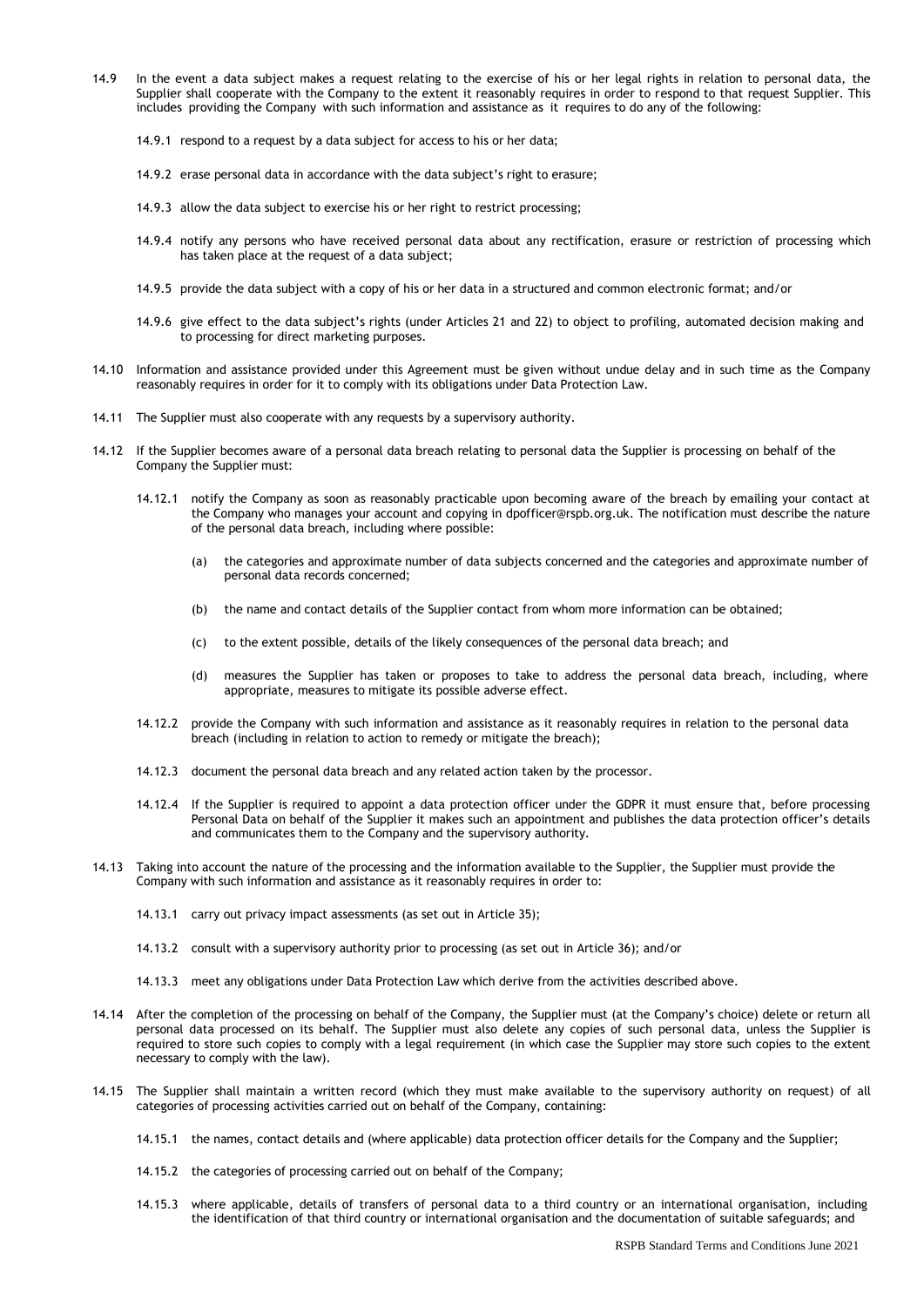- 14.15.4 a description of the technical and organisational security measures.
- 14.16 The Supplier must not transfer personal data to a country or international organisation outside the European Economic Area unless the Company has consented to the transfer and:
	- 14.16.1 the EU commission has decided that country or organisation ensures adequate protection under Article 45;
	- 14.16.2 appropriate safeguards are in place (as set out in Article 46); or
	- 14.16.3 one or more of the derogations in Article 49 applies.
- 14.17 In the event of a breach of Data Protection Law which results in damage to data subjects, unless the Supplier is not responsible for the event which led to the damage, the Supplier will be liable for such damage and must ensure the data subject is effectively compensated.
- 14.18 To the extent that the Supplier is providing any Services which involves the processing, transmission or storing of any credit or debit card payments and/or cardholder information on behalf of the Company, it is agreed that:
	- 14.18.1 the Supplier shall be fully responsible for the security of cardholder data that it possesses, including all functions relating to storing, processing and transmitting of the cardholder data;
	- 14.18.2 the Supplier affirms that it has complied with all applicable requirements to be considered PCI DSS compliant and has performed the necessary steps to validate its compliance with the PCI DSS;
	- 14.18.3 the Supplier agrees to supply the current status of the Supplier's PCI DSS compliance status and evidence of its most recent validation of compliance upon execution of these terms and conditions to the Company. The Supplier must supply to the Company a new status report and evidence of validation of compliance at least annually; and
	- 14.18.4 the Supplier will immediately notify the Company if it learns that it is no longer PCI DSS compliant and will immediately provide the Company with details f the steps being taken to remediate the non-compliance status. In no event should the Supplier's notification to the Company be later than five working days after the Supplier learns it is no longer PCI DSS compliant.

## **15 FORCE MAJEURE**

- 15.1 For the purpose of the Agreement the term Force Majeure shall mean:
	- (a) war and other hostilities (whether war be declared or not) invasion, terrorist activity, act of foreign enemies, mobilisation, requisition or embargo;
		- (b) Rebellion, revolution, insurrection, military or usurped power or civil war;<br>(c) Riot, commotion or disorder except where solely restricted to employees of
		- Riot, commotion or disorder except where solely restricted to employees of the Supplier or its agents or sub-contractors;
		- (d) Earthquake, flood, fire or other natural physical disasters except to the extent that any such disaster is caused by, or its effects contributed to by, the party claiming force majeure.
	- (e) A general industrial dispute not limited to the employees of the Supplier or the employees of any of its agents or subcontractors.
	- 15.2 If either party considers that any circumstance of Force Majeure has occurred which may affect materially the performance of its obligations then that party shall forthwith notify the other in writing to that effect giving full details of the circumstances giving rise to the Force Majeure event.
	- 15.3 Neither party shall be considered to be in default of its obligation under the Agreement to the extent that it can establish that the performance of such obligations is prevented by any circumstance of Force Majeure which arises after the date of the Agreement and which was not foreseeable at the date of the Agreement. In the event that under such circumstances the Agreement has not been performed for a period exceeding 2 months or it appears impossible or unlikely that the whole or a substantial part of the Agreement shall be capable of performance for a period exceeding 2 months, then the non-defaulting party may elect to terminate the Agreement upon 2 weeks written notice without any liability on that party.
	- 15.4 The Supplier shall be liable for and shall not be excused non-performance of the Agreement due to, any performance or nonperformance by its employees, sub-contractors or agents.

### **16 DISPUTE RESOLUTION**

- 16.1 The parties shall attempt in good faith to resolve any dispute arising out of or relating to this contract through prompt negotiations between senior executives of the parties, who have authority to settle the same.
- 16.2 If the matter is not resolved by negotiation within 30 days of receipt of a written 'invitation to negotiate', the parties agree to refer the dispute to mediation in accordance with the Centre for Effective Dispute Resolution (CEDR) model procedure.
- 16.3 If the matter has not been resolved by the mediation procedure within 60 days of the initiation of that procedure, or if any party will not participate in the mediation procedure, the dispute may be referred to arbitration by any party. The seat of the arbitration shall be England and Wales, or in Scotland if so determined pursuant to Condition 20.7. The arbitration shall be governed by both the Arbitration Act 1996 and Rules as agreed between the parties. Should the parties be unable to agree on the appointment of an arbitrator or arbitrators, or be unable to agree on the Rules for Arbitration, any party may, upon giving written notice to other parties, apply to the President or the Vice President, for the time being, of the Chartered Institute of Arbitrators for the appointment of an Arbitrator or Arbitrators and for any decision on rules that may be necessary. The Arbitrator shall have no connection with the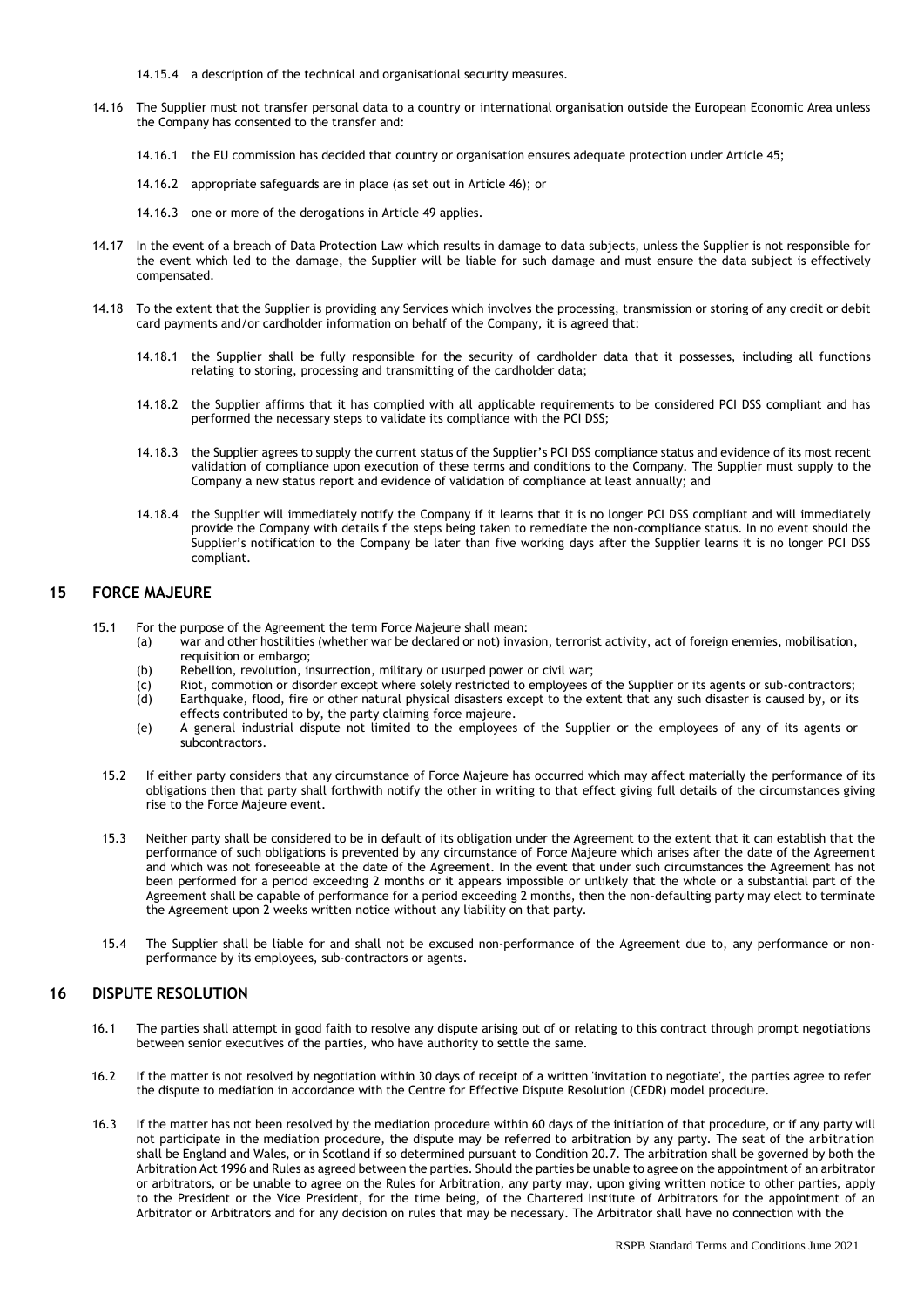mediator or the mediation proceedings, unless both parties have given written consent.

- 16.4 Each party shall be liable for their own costs, including legal costs, through the mediation and arbitration process but the costs and expenses of the mediator or arbitrator shall be shared equally between the parties unless otherwise determined by the Arbitrator.
- 16.5 All negotiations connected with the dispute, mediation or arbitration process shall be conducted in strict confidence and any settlements arising from the process shall be recorded in writing and shall remain binding on all parties.
- 16.6 Nothing in this clause shall be construed as prohibiting a party or its affiliate from applying to a court for interim injunctive relief.

#### **17 TERMINATION**

- 17.1 Without prejudice to Condition 17.2 the Company shall be entitled to cancel any Order in whole or in part by giving notice to the Supplier at any time prior to delivery of the Goods or performance of the Services in which event the Company's sole liability shall be to pay to the Supplier fair and reasonable compensation on a time and materials basis for work already undertaken at the time of cancellation but such compensation shall not include loss of anticipated profits or any indirect or consequential loss.
- 17.2 The Company shall have the right at any time by giving notice in writing to the Supplier to terminate the Agreement forthwith if:
	- 17.2.1 the Supplier commits a material breach of any of the terms and conditions of the Agreement and, without limitation, for these purposes a breach of the warranties in Condition 7 or any of the conditions or warranties implied into the Agreement by the Sale of Goods Act 1979 shall be a material breach;
	- 17.2.2 any distress, execution or other legal process is levied upon any of the assets of the Supplier;
	- 17.2.3 the Supplier:
		- (a) stops or suspends, or declares any intention to stop or suspend, its business or payment of its debts or any class of its debts generally or is or becomes unable to pay its debts (within the meaning of section 123 of the Insolvency Act 1986) or otherwise becomes insolvent;
		- (b) a receiver or administrative receiver is appointed in respect of the Supplier or the whole or any part of its assets or undertaking, the Supplier requests the appointment of such a person or any step is taken to enforce any charge, mortgage or other security interest over all or any [material] part of its assets or undertaking or any of the same is or becomes enforceable;
		- (c) a notice is issued for the purposes of convening a meeting to approve the placing of the Supplier in administration or liquidation, or a petition is presented or an order made for the administration or liquidation of the Supplier or the Supplier otherwise becomes subject to dissolution proceedings;
		- (d) a voluntary arrangement under section 1 of the Insolvency Act 1986 (as amended by the Insolvency Act 2000), a scheme of arrangement under section 895 of the Companies Act 2006 or any other arrangement, compromise or composition of the Supplier's debts, or any class of its debts, is proposed or made by or with the Supplier; or
		- (e) a judgment, order or award made against the Supplier is outstanding and not discharged within 10 days or if any distress, execution, sequestration or similar process is levied on or commenced against any of the assets of the Supplier.
	- 17.2.4 the Supplier ceases or threatens to cease to carry on its business;
	- 17.2.5 the financial position of the Supplier deteriorates to such an extent that in the opinion of the Company the capability of the Supplier adequately to fulfil its obligations under the Agreement has been adversely affected; or
	- 17.2.6 the Company reasonably considers that any of the events mentioned above is about to occur in relation to the Supplier.
- 17.3 The Company may terminate the Agreement or any Order at any time on no less than 28 days notice in writing to the Supplier with no further liability to the Supplier except for the Charges payable during that period of notice. The Company may terminate the Agreement or any Order at any time in writing to the Supplier with no further liability to the Supplier if the Supplier has committed a crime or has become involved in a situation or activity which, in the reasonable opinion of the Company, has a negative effect on the reputation of the Company or any aspect of its business or which could expose the Company to scandal or disrepute.
- 17.4 The termination of the Agreement, however arising, will be without prejudice to the rights and duties of either party accrued prior to termination. The Conditions which expressly or impliedly have effect after termination will continue to be enforceable notwithstanding termination.
- 17.5 On expiry or termination of the Agreement, the Supplier and any servants, agents or sub-contractors shall ensure that all documentation, data and information (including all copies of such information stored in any written or electronic form) which constitutes confidential information of the Company shall be returned to the Company forthwith and, upon the Company's written request, shall confirm full compliance with this Condition 17.5 in writing.
- 17.6 On expiry or termination of this Agreement, the Supplier agrees to grant full access to its premises to the Company, its servants, agents or sub-contractors in order for the full retrieval of any Goods which are owned by the Company but held by the Supplier in accordance with Condition 10 to take place.